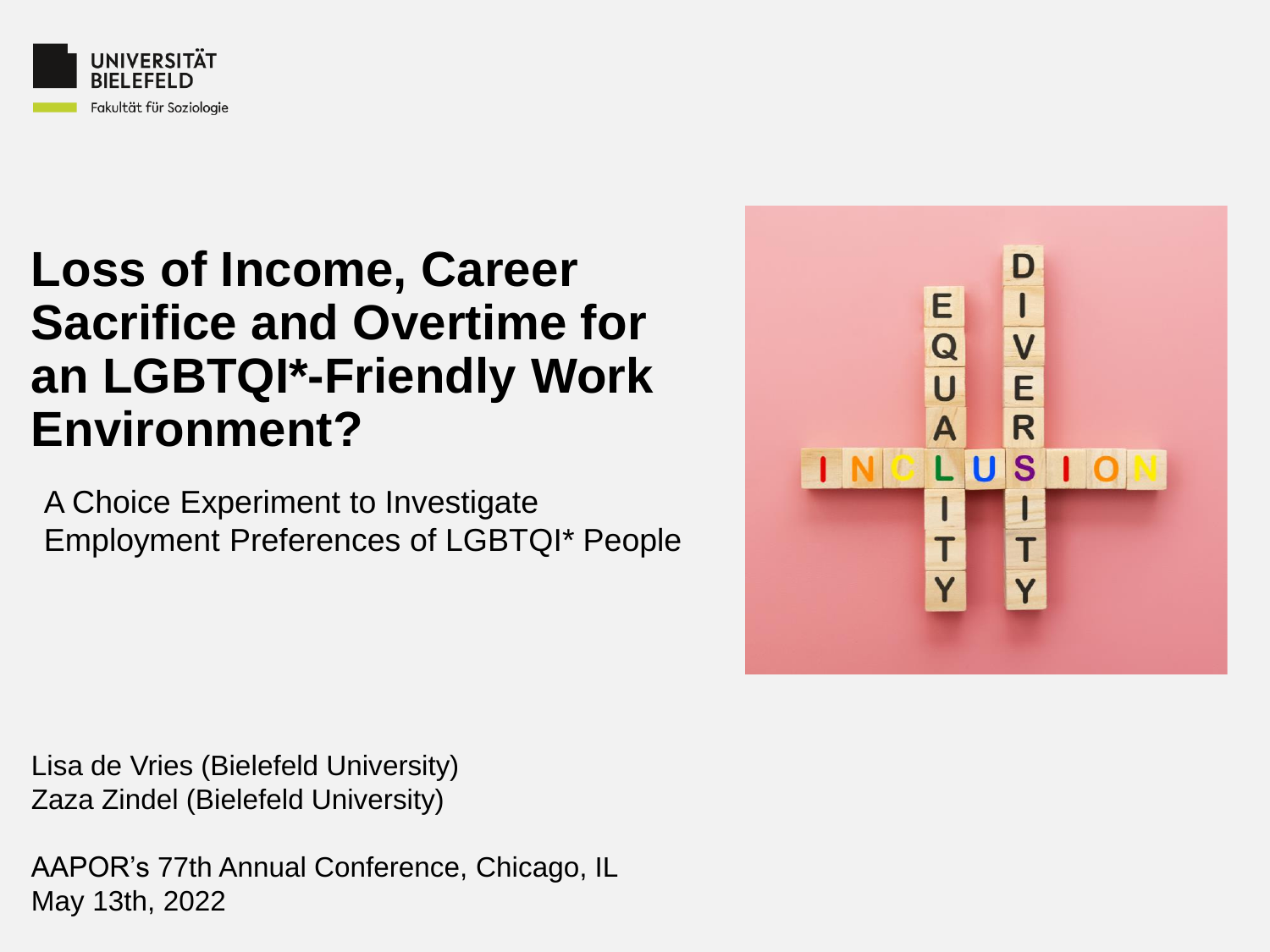

# **Content**

- 1. Background
- 2. Data
- 3. Experimental design
- 4. Results
- 5. Discussion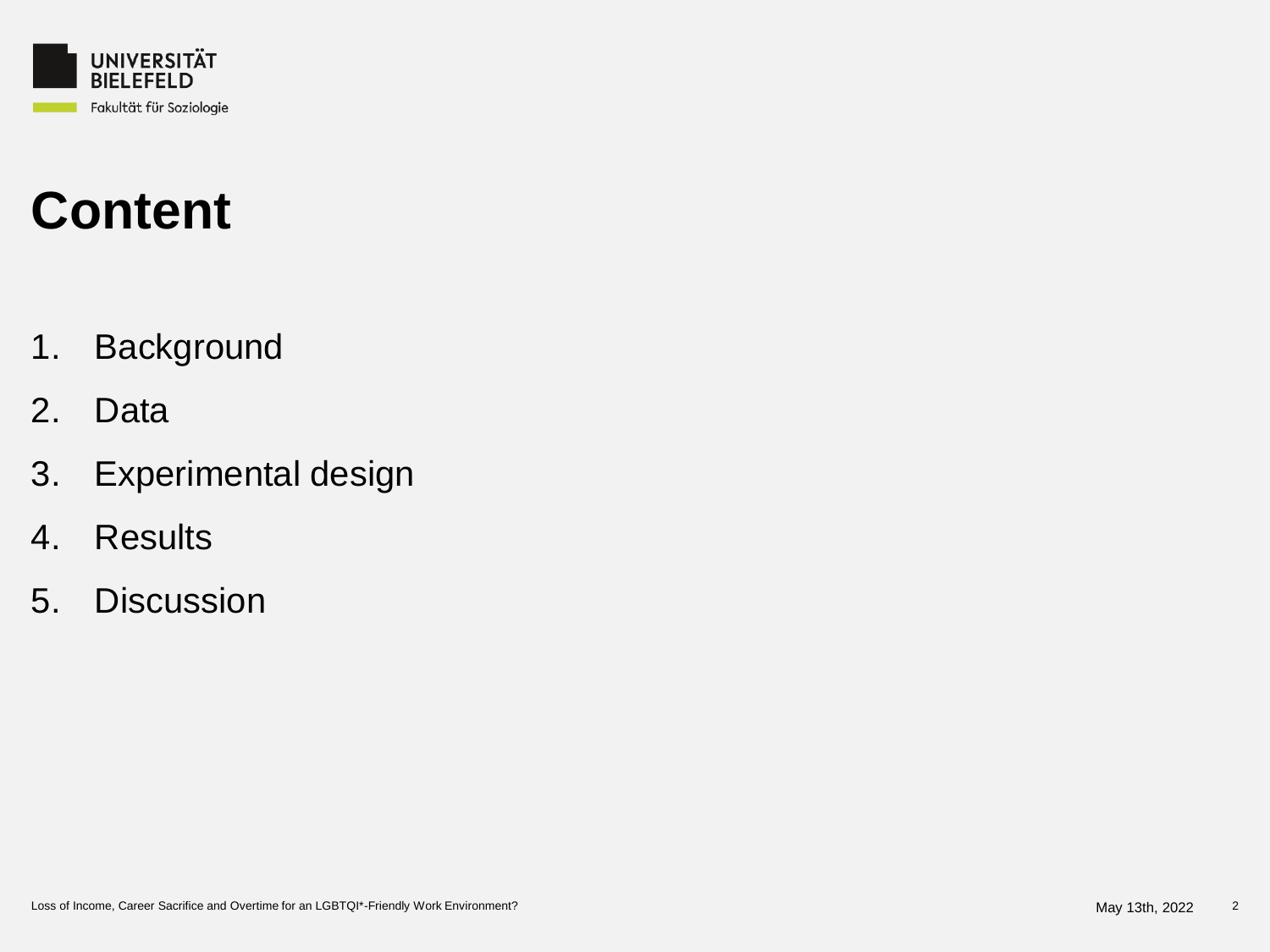

# **Background**

- **-LGBTQI\*** people experiencing discrimination in their work lives and workplaces (OECD 2019; de Vries et al. 2020)
- Significant differences in labor market outcomes (e.g., earnings) and empirical evidence for hiring discrimination (Drydakis 2021; Badgett et al. 2021; Neumark 2018)
- Different strategies to cope with discrimination (Chung 2001):
	- **E** self-employment
	- **job-tracking**
	- **·** risk-taking
- Searching for a save and secure work environment that protects from discrimination (Ragins 2004)
- Lesbian women and gay men avoid prejudiced occupations (Plug et al. 2014)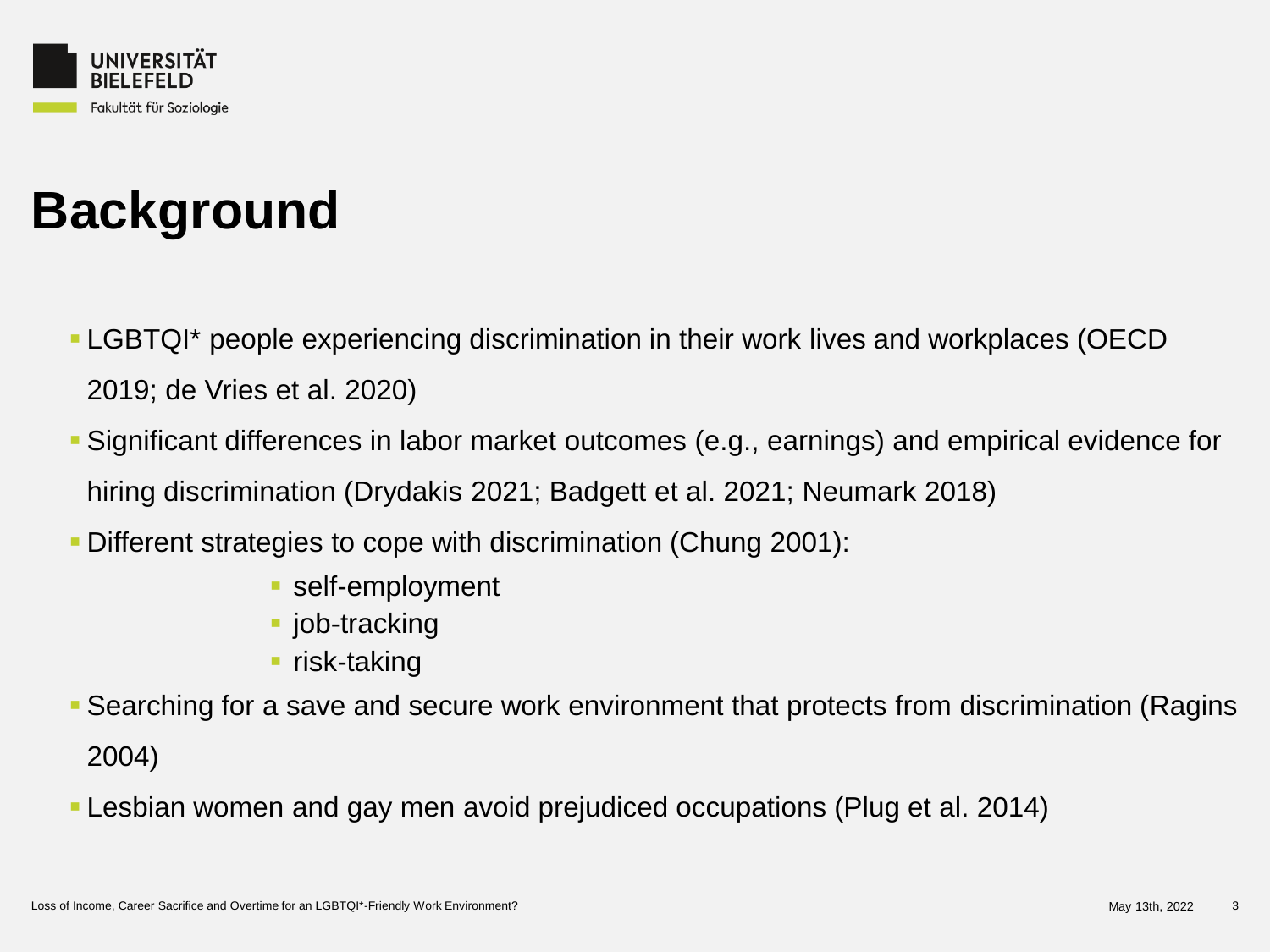

### **Background**

#### Discrimination due to sexual orientation or gender (-identity) in particular areas of life

Share of LGBTQI\* people who have experienced discrimination in different areas, in percent



Note: Discrimination due to sexual orientation or gender (-identity) within the last two years in Germany was surveyed; the shares refer to people who indicated to have experienced discrimination rarely, sometimes, or often; the total number of cases for the individual areas varies between 2,797 and 3,842 people.

Source: Socio-Economic Panel v36.beta, LGBielefeld; authors' own calculations.

© DIW Berlin 2020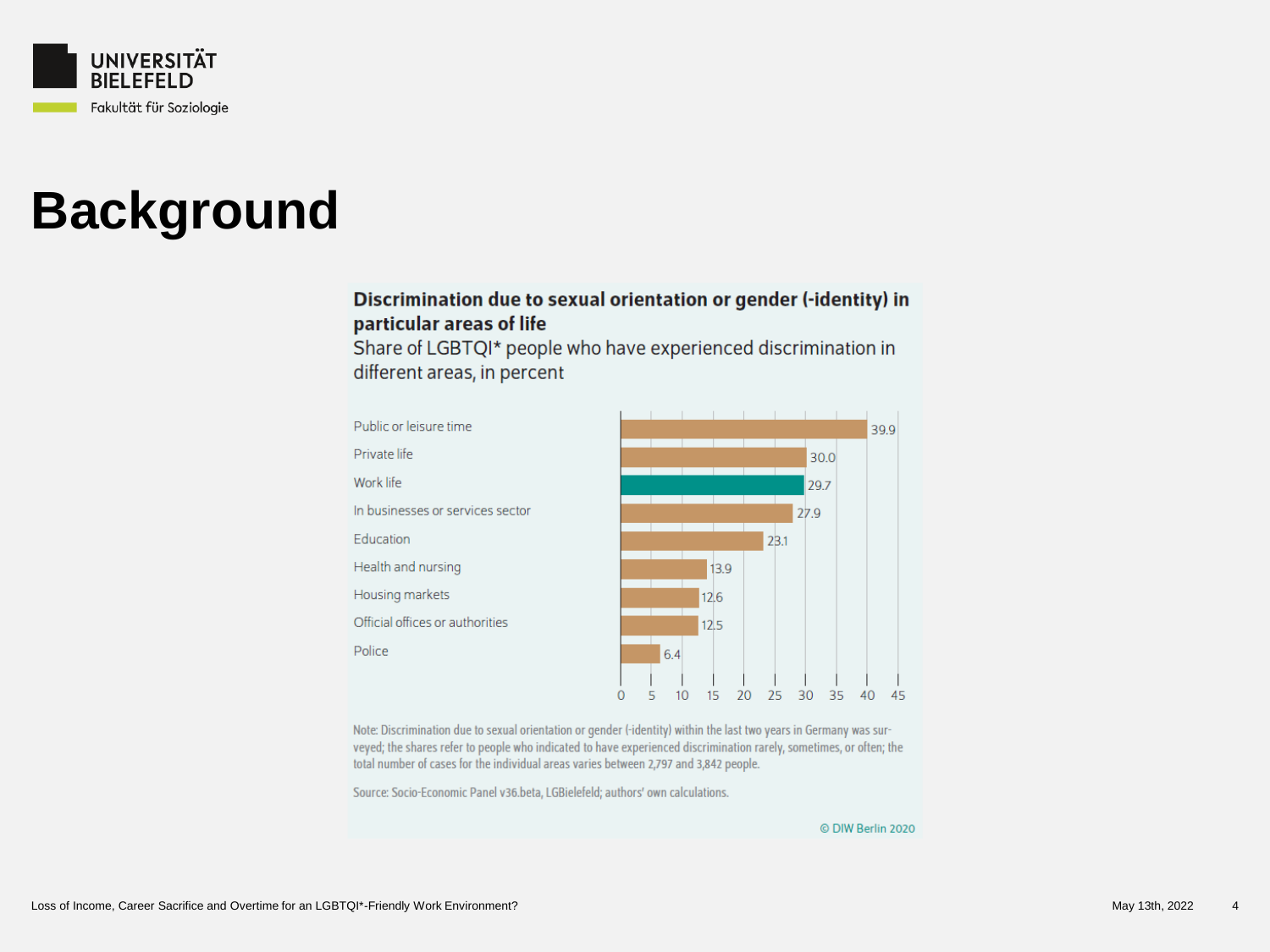

## **Background**

*To what extent are LGBTQI\* people willing to sacrifice income, promotion prospects, and time for an LGBTQI\* friendly work environment and/or a diversity management (e.g., workshops/trainings on LGBTQI\* inclusion or LGBTQI\* networks)?*

*Differ specific groups of the LGBTQI\* community in their employment preferences?*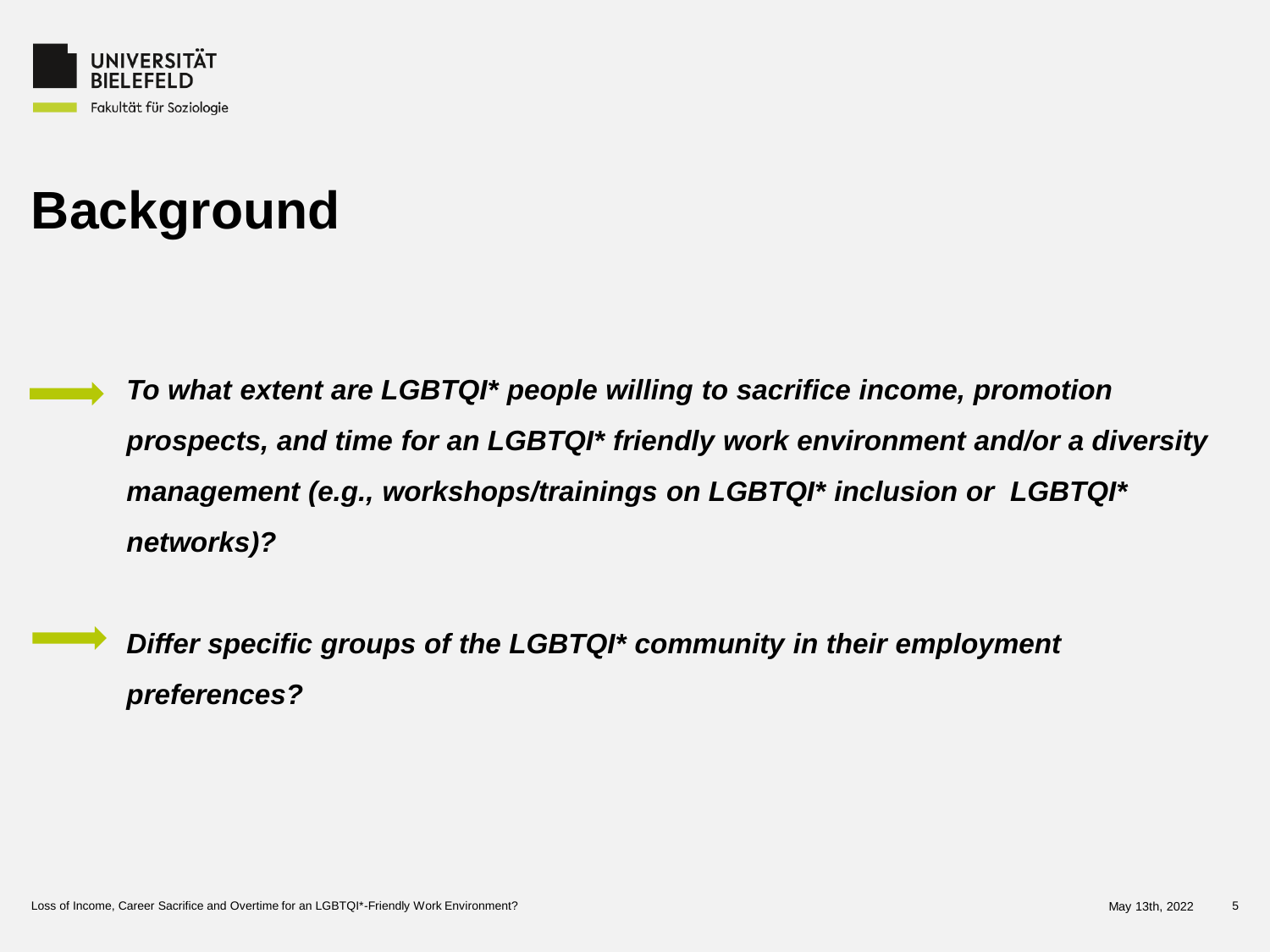



### **Data**

#### **LGBielefeld 2021**

- **Online survey with LGBTQI\* people living in Germany**
- **Field phase: September 3<sup>rd</sup> October 1<sup>st</sup>, 2021**
- **Execruitment via ads on Facebook**
- 7,607 complete interviews

#### **Sample**

- **ELGBTIQ\*** population
- **Age range: 25-54 years**
- **Exclusion of self-employed and respondents without information about work position**
- **.** Information of up to 4,338 respondents could be used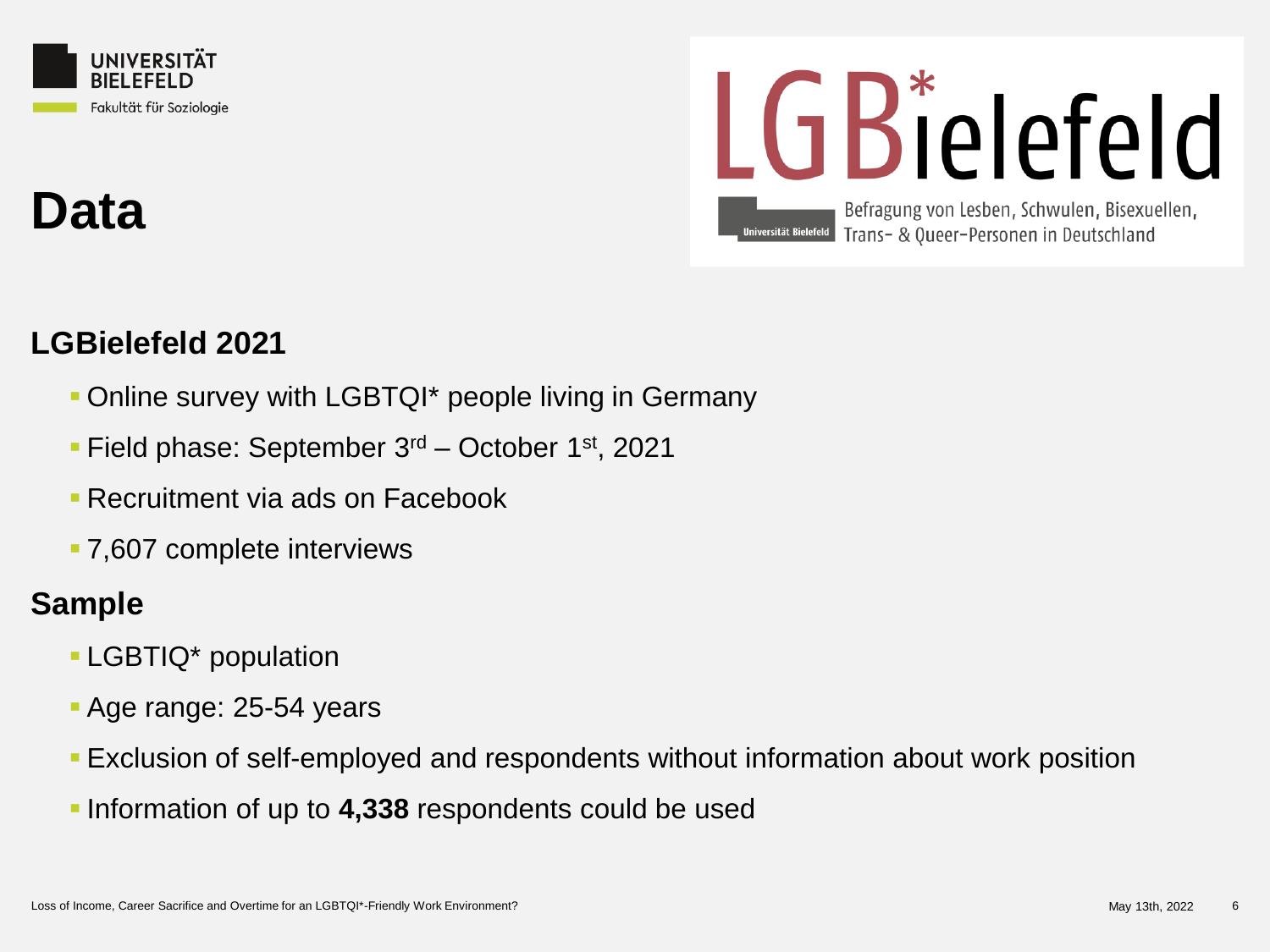

### **Data**

|                           | <b>Gender Identity</b> |            |                            |              |  |  |  |  |  |
|---------------------------|------------------------|------------|----------------------------|--------------|--|--|--|--|--|
|                           | Cis-male               | Cis-female | Trans/non-<br>binary/other | <b>Total</b> |  |  |  |  |  |
| <b>Sexual Orientation</b> |                        |            |                            |              |  |  |  |  |  |
| Homosexual                | 1,490                  | 1,476      | 101                        | 3,067        |  |  |  |  |  |
| Bi/pan/*                  | 110                    | 558        | 233                        | 901          |  |  |  |  |  |
| Hetero/other              | 6                      | 58         | 104                        | 168          |  |  |  |  |  |
| <b>Total</b>              | 1,606                  | 2,092      | 438                        | 4,136        |  |  |  |  |  |

Note: n=202 missing information for gender identity or sexual orientation not included in cross table.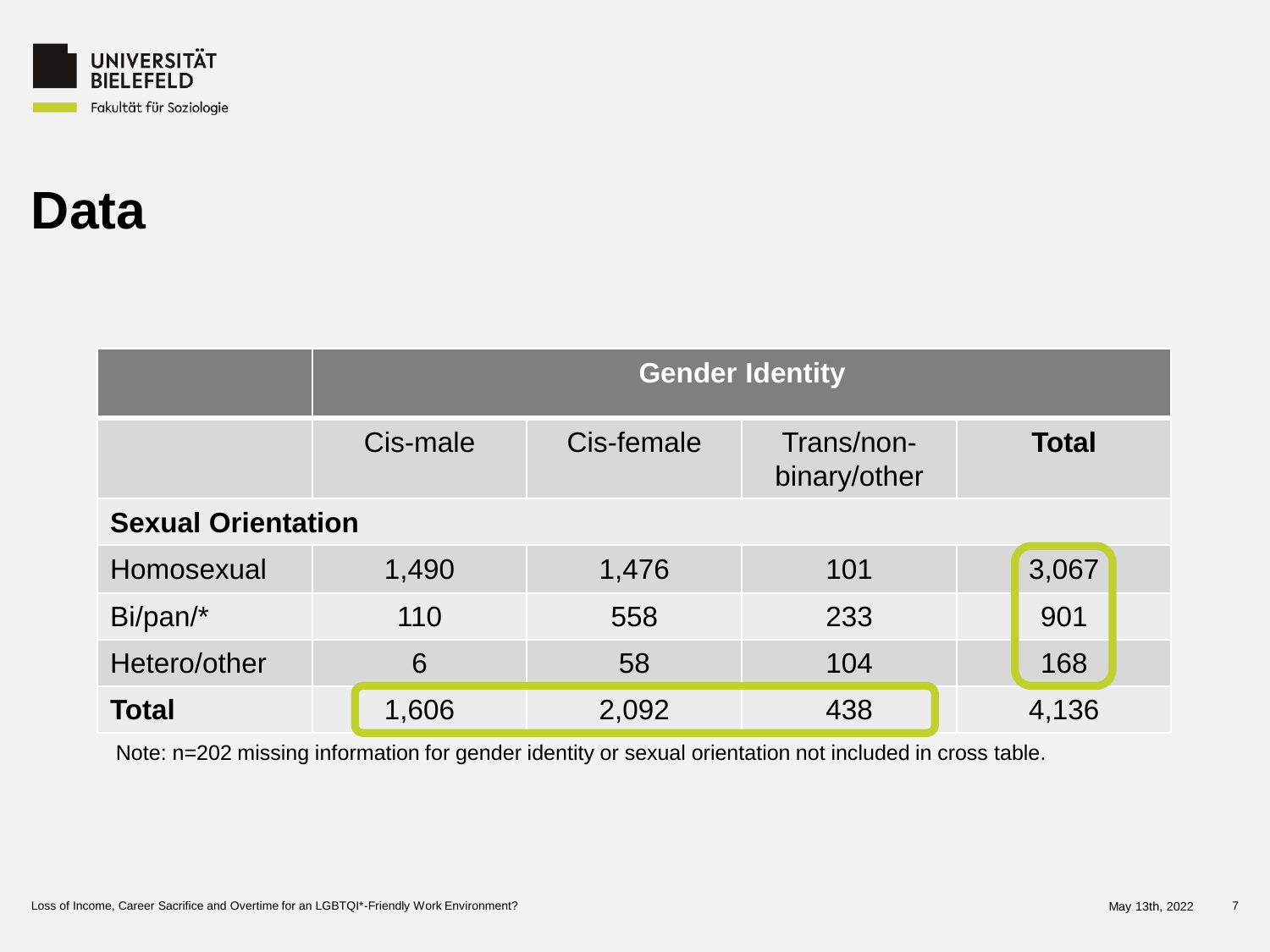

# **Experimental Design**

- **Discrete choice experiment using fictitious job descriptions**
- **Contrast of general job attributes with an LGBTQI\* friendly work environment and a diversity** management
- **Goal:** reveal hierarchy and trade-off relationships between different job attributes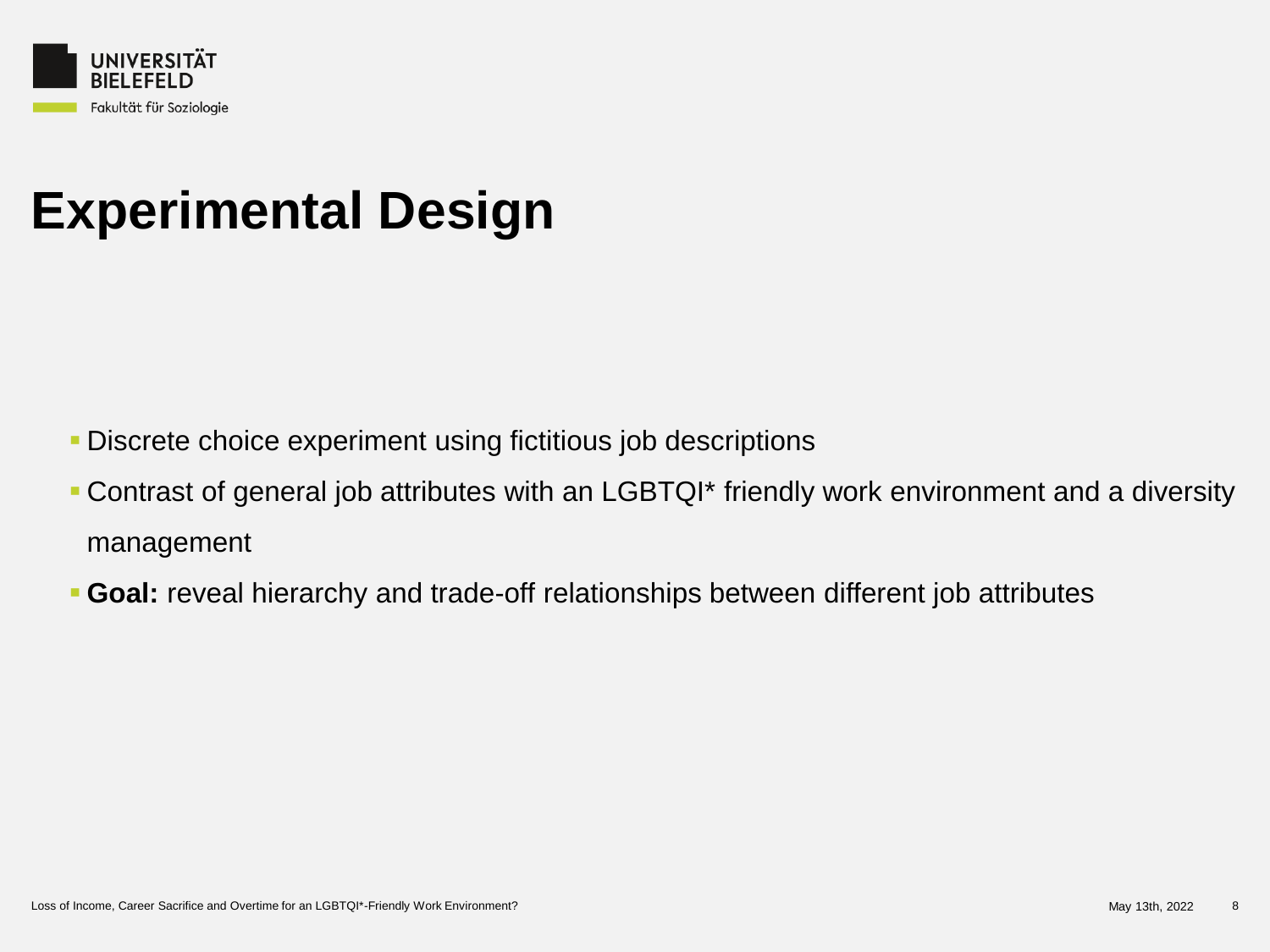

# **Experimental Design**

|                                      | <b>Job A</b>               | Job B                      |
|--------------------------------------|----------------------------|----------------------------|
| Income                               | 4,500 Euro gross per month | 3,500 Euro gross per month |
| <b>Promotion prospects</b>           | Promotion after 4 years    | Promotion after 3 years    |
| Overtime                             | 0 hours                    | 6 hours                    |
| Diversity management                 | yes                        | no                         |
| LGBTQI* friendly work<br>environment | no                         | yes                        |

#### **Please indicate which of the two jobs you find more attractive:**

- Job A
- Job B
- Neither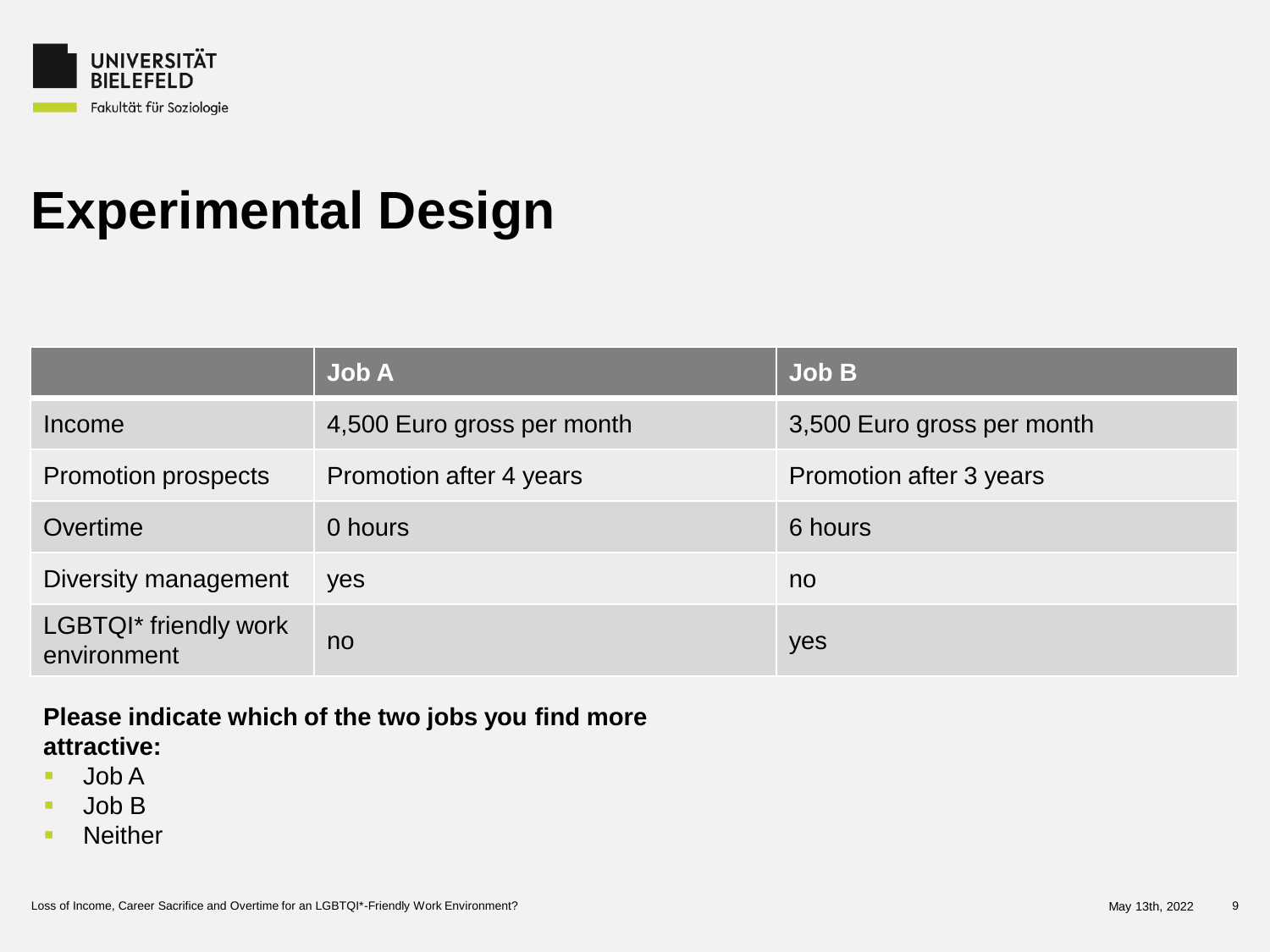

# **Experimental Design**

#### **Relevant attributes and their levels:**

| • Gross income (per month):                 | 3,000 €, 3,500 €, 4,000 €, 4,500 €, 5,000 € |  |  |  |  |
|---------------------------------------------|---------------------------------------------|--|--|--|--|
| <b>• Promotion prospects:</b>               | after 3 years, after 4 years, after 5 years |  |  |  |  |
| Overtime (per month):                       | 0 hours, 2 hours, 6 hours                   |  |  |  |  |
| <b>Diversity management:</b>                | yes, no                                     |  |  |  |  |
| <b>- LGBTQI* friendly work environment:</b> | yes, no                                     |  |  |  |  |

➢Marginal willingness to pay by examining the ratio of preferences to cost

➢Group differences in preferences for attributes by using mixed logit models (multinomial logit models as robustness)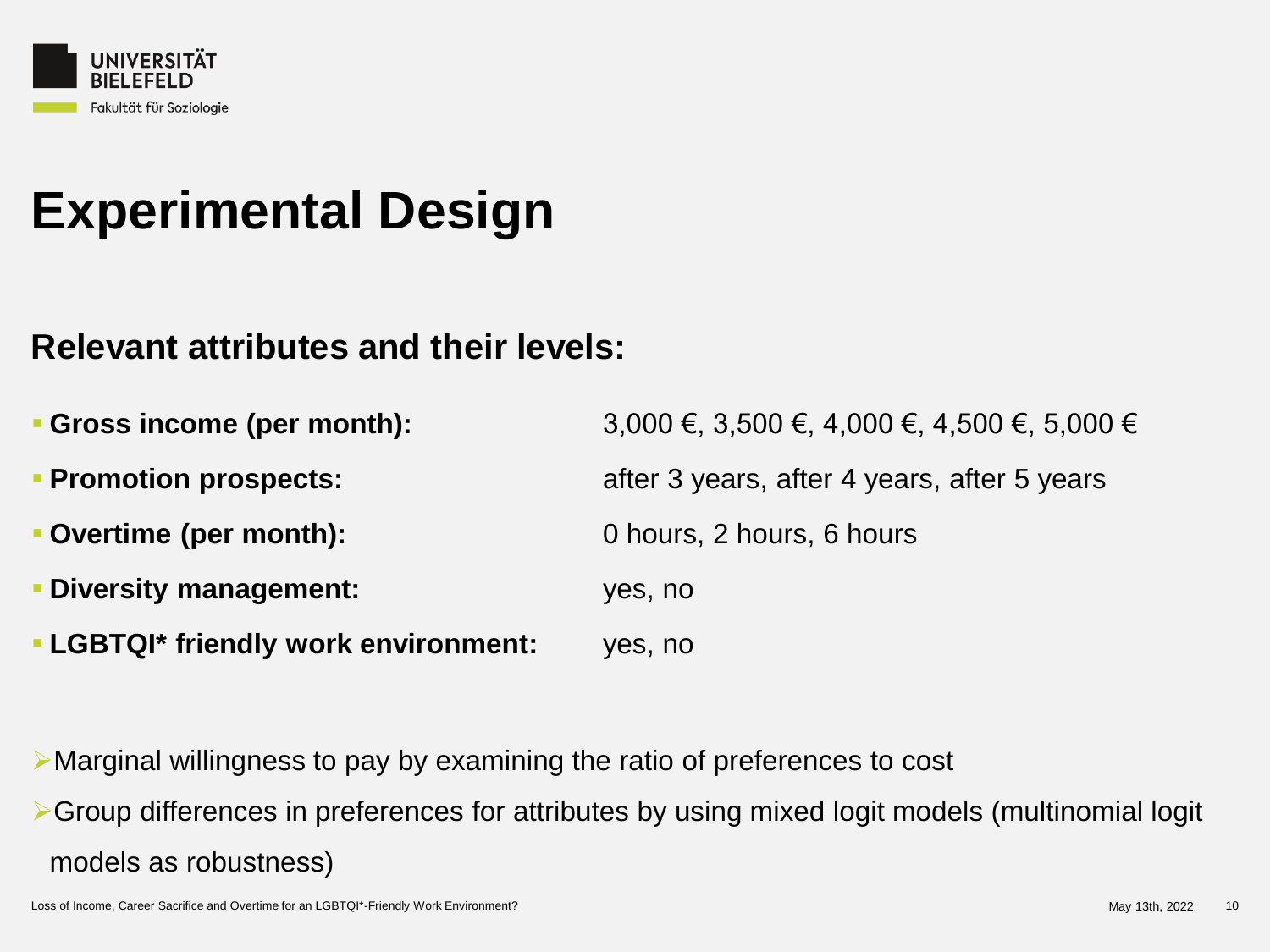

### **Results**

|                                             | <b>Marginal willingness</b><br>to pay |            |  | $(95%$ CI)               |  |  |  |  |
|---------------------------------------------|---------------------------------------|------------|--|--------------------------|--|--|--|--|
| Income (in $\epsilon$ )                     |                                       |            |  |                          |  |  |  |  |
| <b>Diversity</b>                            |                                       | $-640.429$ |  | $(-688.878; -591.981)$   |  |  |  |  |
| Work environment                            |                                       |            |  | $(-2312.576; -2120.001)$ |  |  |  |  |
| Overtime (in hours per month)               |                                       |            |  |                          |  |  |  |  |
| <b>Diversity</b>                            |                                       | 2.643      |  | (2.421; 2.864)           |  |  |  |  |
| Work environment                            |                                       | 9.146      |  | (8.635; 9.656)           |  |  |  |  |
| Promotion prospects (in years to promotion) |                                       |            |  |                          |  |  |  |  |
| <b>Diversity</b>                            |                                       | 3.391      |  | (2.780; 4.003)           |  |  |  |  |
| <b>Work environment</b>                     |                                       | 11.736     |  | (9.704; 13.768)          |  |  |  |  |

Note: MWTP calculated using the delta method.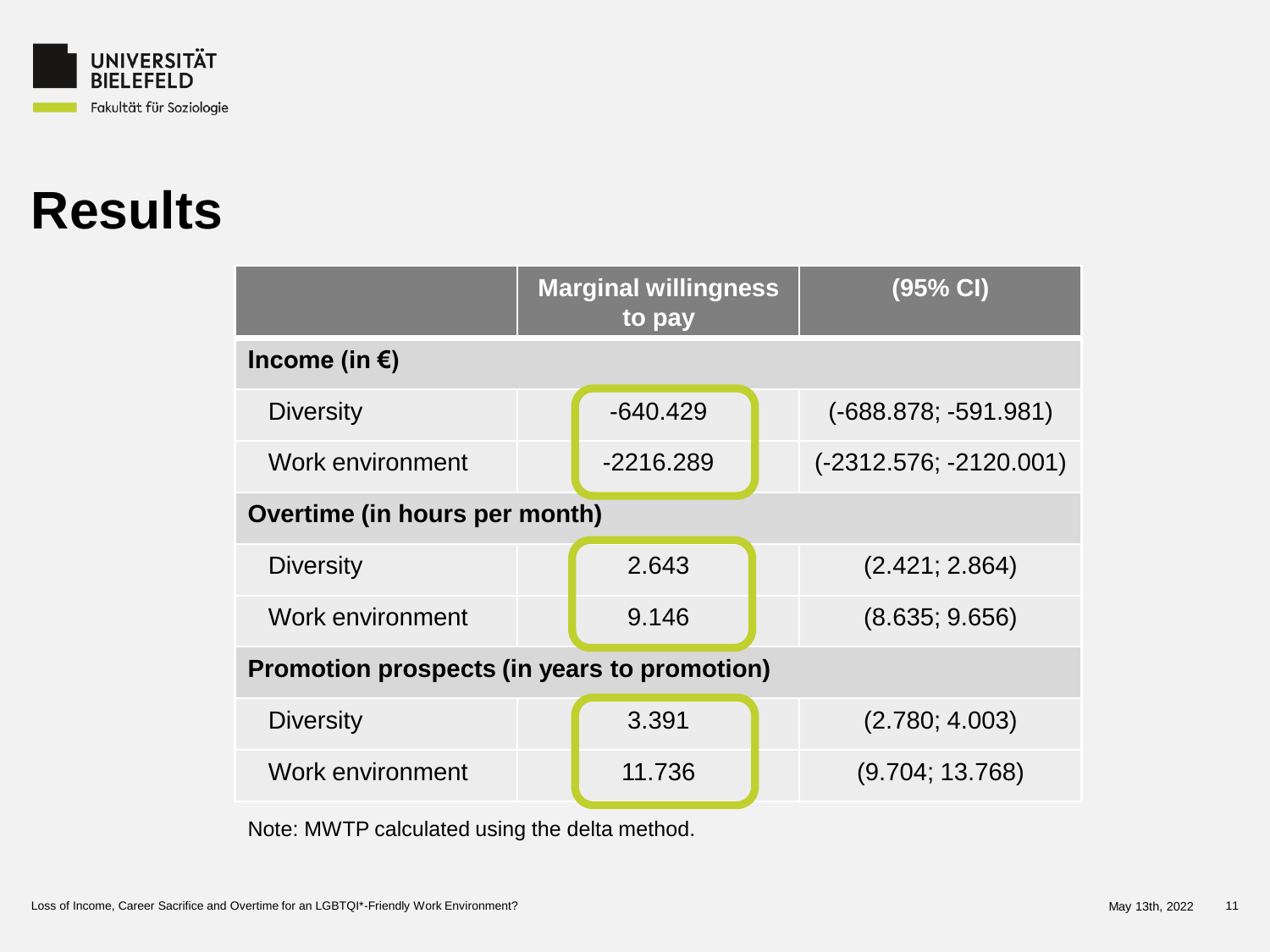

## **Results**

|                      | <b>Full model</b> |           | <b>Cis-male</b> |           | <b>Cis-female</b>      |         | Trans*/non-<br>binary/other |           |
|----------------------|-------------------|-----------|-----------------|-----------|------------------------|---------|-----------------------------|-----------|
|                      | Coef.             | <b>SE</b> | Coef.           | <b>SE</b> | <b>SE</b><br>Coef.     |         | Coef.                       | <b>SE</b> |
| <b>Mean</b>          |                   |           |                 |           |                        |         |                             |           |
| Income               | $0.001***$        | (0.000)   | $0.001***$      | (0.000)   | $0.001***$             | (0.000) | $0.001***$                  | (0.000)   |
| Overtime             | $-0.309***$       | (0.009)   | $-0.279***$     | (0.014)   | $-0.324***$            | (0.014) | $-0.354***$                 | (0.030)   |
| Promotion            | $-0.241***$       | (0.021)   | $-0.304***$     | (0.034)   | $-0.216***$<br>(0.031) |         | $-0.219***$                 | (0.066)   |
| <b>Diversity</b>     | $0.817***$        | (0.029)   | $0.722***$      | (0.045)   | $0.899***$             | (0.044) | $0.780***$                  | (0.096)   |
| Work environment     | 2.829***          | (0.059)   | 2.544***        | (0.089)   | $3.003***$             | (0.089) | 2.977***                    | (0.191)   |
| Log-likelihood       | $-16214.421$      |           | -5993.806       |           | $-7712.190$            |         | $-1669.214$                 |           |
| Prob > chi2          | 0.000             |           | 0.000           |           | 0.000                  |         | 0.000                       |           |
| N (Respondents)      | 4338              |           | 1606            |           | 2092                   |         | 458                         |           |
| N (Job descriptions) | 77859             |           |                 | 28830     | 37548                  |         | 8208                        |           |

\* p<0.05, \*\*\* p<0.01, \*\*\* p<0.001. In the MXL models, all attributes except income, overtime and promotion prospect are random.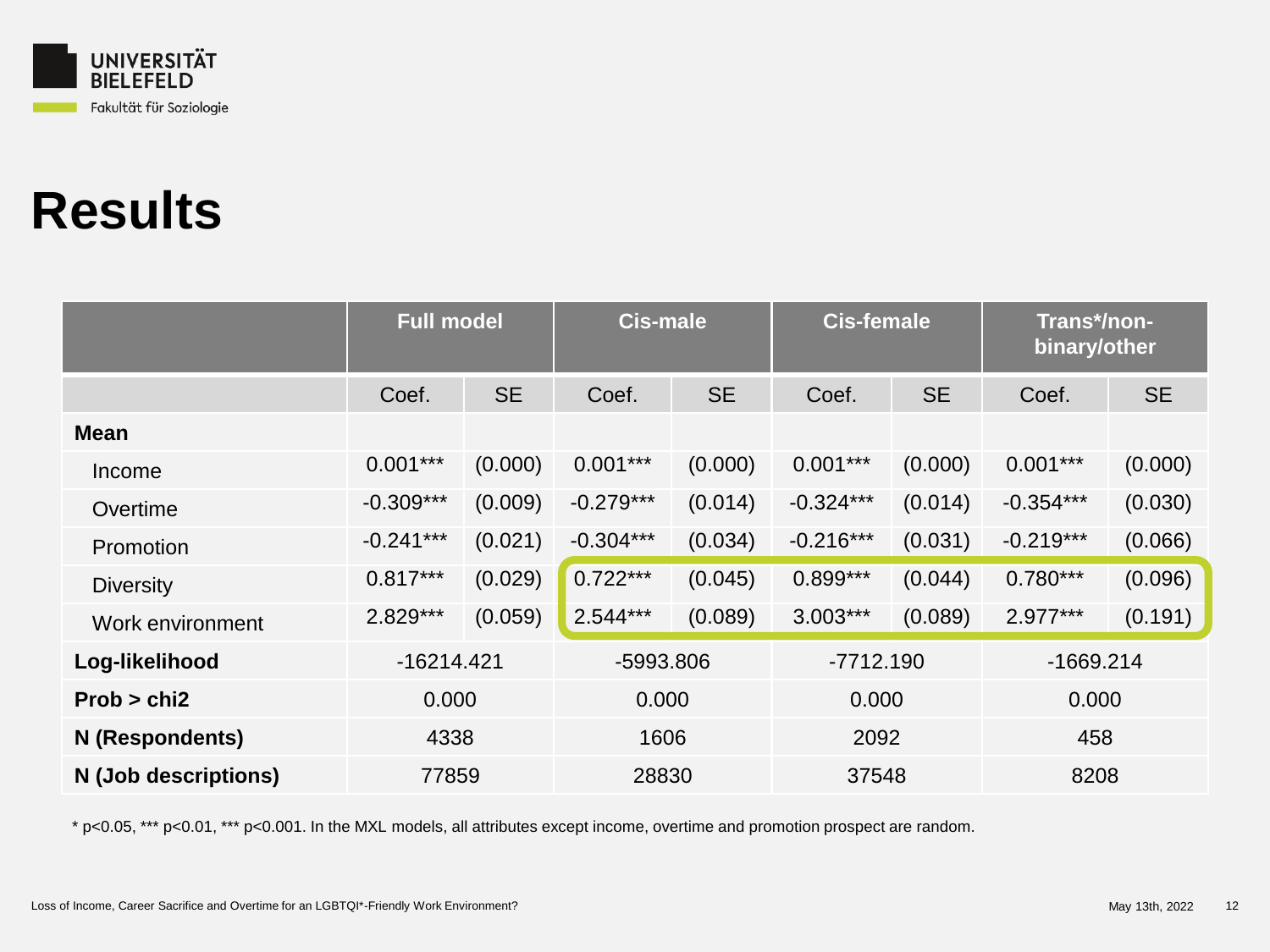

## **Results**

|                      | <b>Full model</b> |           | <b>Homosexual</b> |           | Bi/Pan/*    |           |
|----------------------|-------------------|-----------|-------------------|-----------|-------------|-----------|
|                      | Coef.             | <b>SE</b> | Coef.             | <b>SE</b> | Coef.       | <b>SE</b> |
| Mean                 |                   |           |                   |           |             |           |
| Income               | $0.001***$        | (0.000)   | $0.001***$        | (0.000)   | $0.001***$  | (0.000)   |
| Overtime             | $-0.309***$       | (0.009)   | $-0.300***$       | (0.011)   | $-0.311***$ | (0.019)   |
| Promotion            | $-0.241***$       | (0.021)   | $-0.265***$       | (0.024)   | $-0.179***$ | (0.044)   |
| <b>Diversity</b>     | $0.817***$        | (0.029)   | $0.818***$        | (0.034)   | $0.829***$  | (0.063)   |
| Work environment     | 2.829***          | (0.059)   | 2.792***          | (0.070)   | 2.839***    | (0.119)   |
| Log-likelihood       | $-16214.421$      |           | -11649.786        |           | -3782.720   |           |
| Prob > chi2          | 0.000             |           | 0.000             |           | 0.000       |           |
| N (Respondents)      | 4338              |           | 3127              |           | 1006        |           |
| N (Job descriptions) | 77859             |           | 56121             |           | 18063       |           |

\* p<0.05, \*\*\* p<0.01, \*\*\* p<0.001. In the MXL models, all attributes except income, overtime and promotion prospect are random.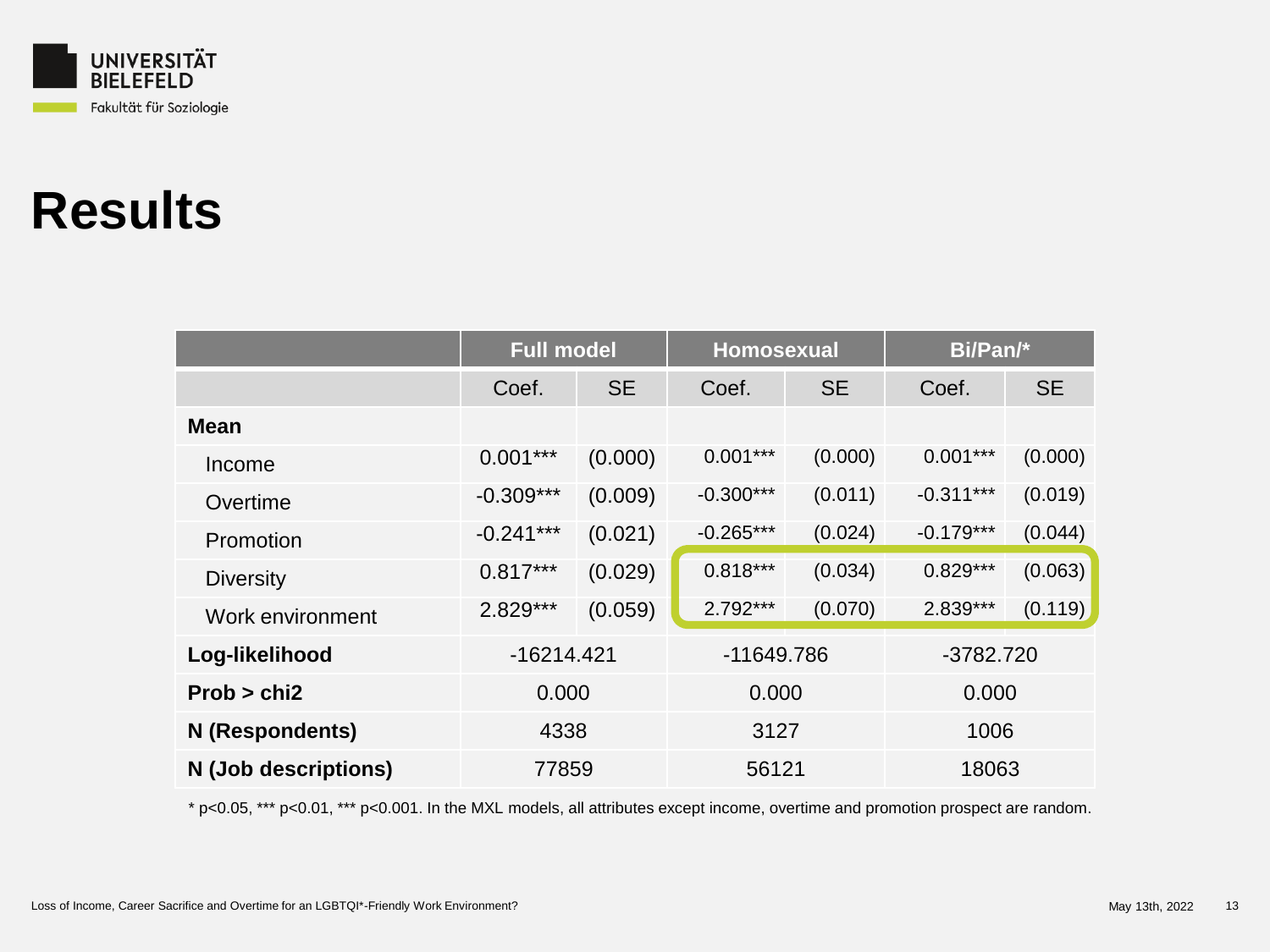

# **Discussion**

➢LGBTQI\* people are willing to pay a high amount of income, promotion prospects and time for an

LGBTQI\* friendly work environment or a diversity management

- ➢Differences between attributes and groups
	- ➢LGBTQI\* friendly work environment > diversity management
	- ➢Cis-female and gender minority respondents > cis-male respondents
	- ➢Small differences by sexual orientation

➢**Next steps:** have a view on differences by further variables (age, industry sector, …) & working on weighting strategies to reduce data bias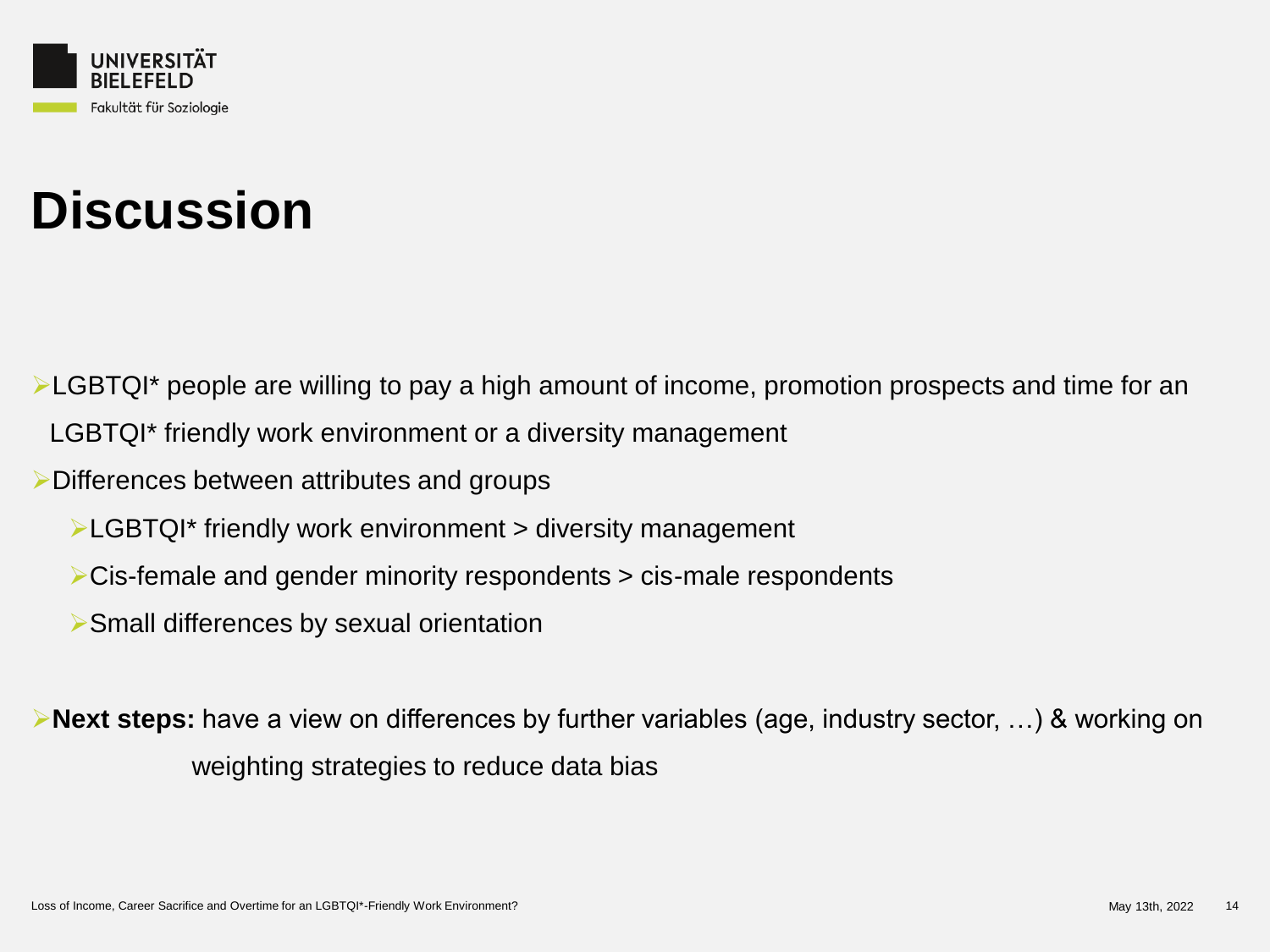

# **Thank you for the attention!**

#### **Lisa de Vries**

lisa.de\_vries@uni-bielefeld.de

@Lisa\_de\_Vries

#### **Zaza Zindel**

zaza.zindel@uni-bielefeld.de

@ZazaZindel

#### **Citation:**

de Vries, Lisa; Zindel, Zaza (2022). Loss of Income, Career Sacrifice and Overtime for an LGBTQI\*-Friendly Work Environment? A Choice Experiment to Investigate Employment Preferences of LGBTQI\* People. AAPOR's 77th Annual Conference (May 11- 13, 2022, Chicago, IL).